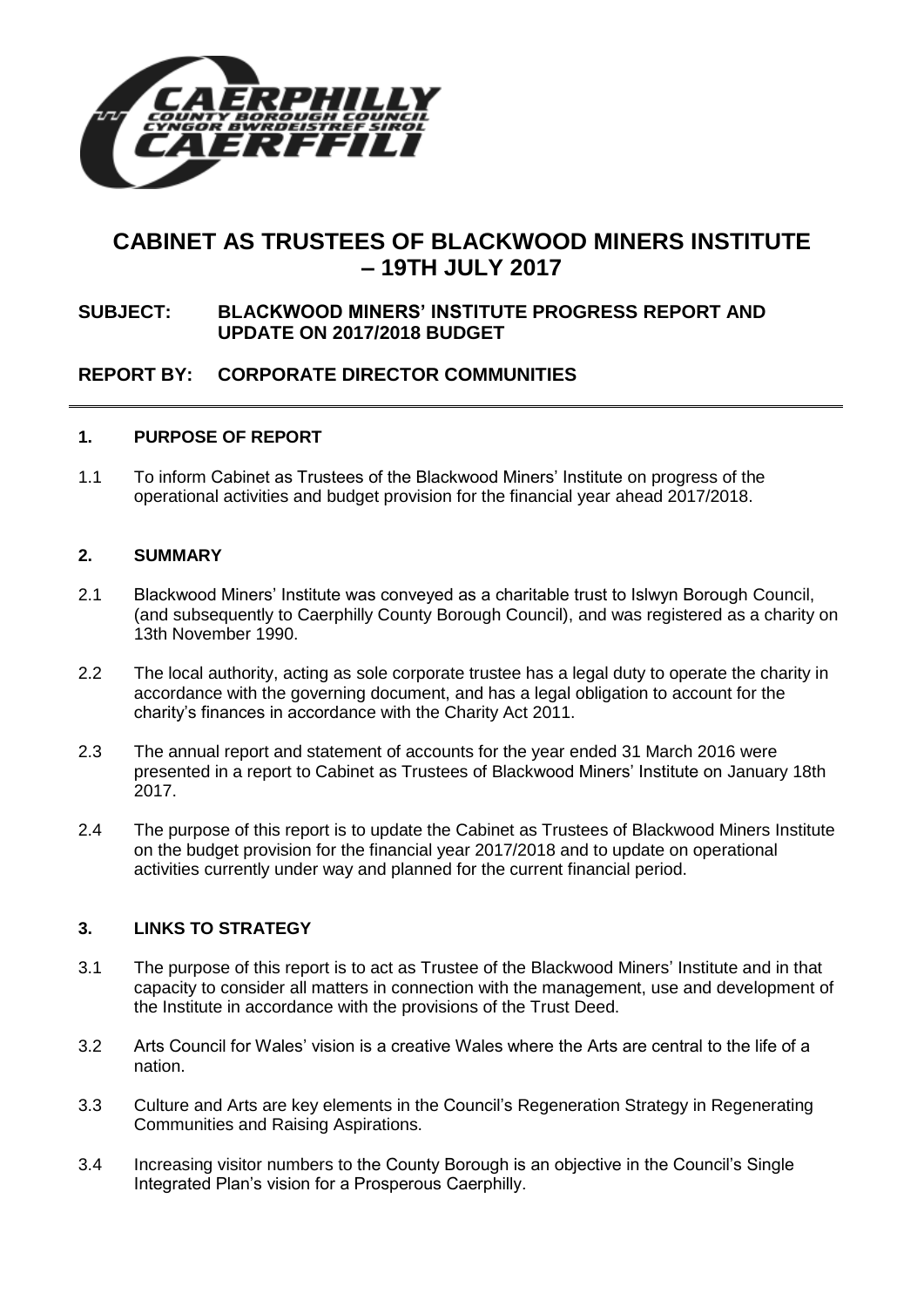# **4. THE REPORT**

- 4.1 Blackwood Miners' Institute was conveyed as a charitable trust to Islwyn Borough Council, and (subsequently to Caerphilly County Borough Council) in 1990. The objectives of the charity are set out in the Trust Deed dated 15th October 1990.
- 4.2 The purpose of the charity is set out in the Trust Deed and includes the following:
	- To promote, improve, develop, maintain and advance public awareness and participation in, and encourage an appreciation of the art and science of, music, dance, drama, literature and the visual arts.
	- To promote, through appropriate activities, the education and training, mental and spiritual capacities of people who are unemployed, young people and pre-school children.
	- To educate the public in the geography, history and architecture of the area and sets out the Institute's responsibility in safeguarding against drug and alcohol abuse.
- 4.3 Blackwood Miners' Institute was registered as a charity with the Charity Commission (registered as Blackwood Arts Centre) on 13<sup>th</sup> November 1990.
- 4.4 Local authorities are empowered by Section 139 of the Local Government Act 1972 to receive and hold gifts on charitable trusts. The local authority is currently the sole corporate trustee for this charity.
- 4.5 The Council as sole trustee has a legal duty to operate the charity in accordance with the charity's Trust Deed and strictly in furtherance of its stated objects. The Council as trustee also has a legal obligation to account for and report on the charity separately and in accordance of the Charities Act 2011. All charities must produce annual statements of accounts under charity law.
- 4.6 The Annual report and Statement of Accounts for Blackwood Miners' Institute for 2014/2015 and 2015/2016 financial years were appended to the report that was approved by Cabinet as Trustees on 18 January 2017.
- 4.7 Caerphilly County Borough Council provides annual financial subsidy to the Blackwood Miners' Institute as revenue budget, which has been reducing in recent years from £365,279 in 2013/2014 to £313,415 for the forthcoming year 2017/2018. The gross operating cost budget of the BMI is £745,208 and the Authority's current revenue budget subsidy represents 42% of the running costs after taking into account self- generated income of £431,794 from admissions, room hire, trading accounts and grant income. Blackwood Miners Institute employs 8.4 Full Time Equivalent staff with an employee budget of £332,902. An abbreviated breakdown of income and expenditure for 2017/2018 is provided in Appendix 1
- 4.8 As part of the Council's ongoing Medium Term Financial Plan (MTFP) there is pressure to continue to reduce the annual subsidy that the Authority provides and staff are working towards identifying how this can be achieved. Whilst the MTFP is not a matter for consideration by Cabinet as Trustee a further report on the findings will be presented to the Trustee in due course.
- 4.9 The Arts Council of Wales included Blackwood Miners' Institute as part of its Portfolio of Revenue Funded Organisations in 2016/2017, providing an annual grant of £129,375 to allow the development of an artistic programme in areas of challenge such as 'drama, dance and non-commercial music' and to support local artist opportunities through co-production work.
- 4.10 The Arts Council of Wales monitor their Portfolio clients and they have identified potential reductions in local authority support as a risk. The Arts Council of Wales have recognised that arts and cultural venues face a challenging environment in the future and they have engaged a number of freelance consultants to work on their behalf to support their Portfolio clients through a 'Resilience' programme.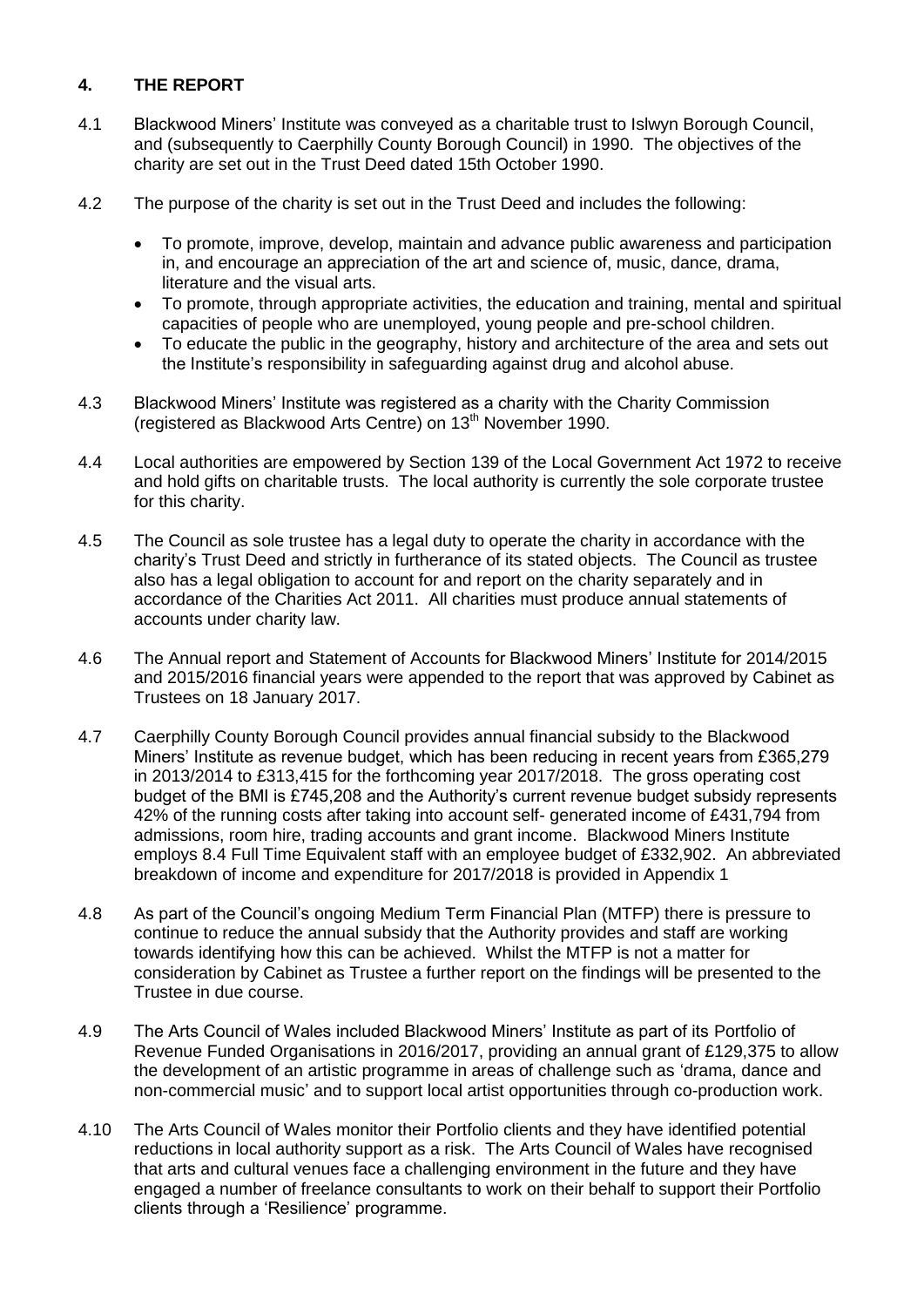4.11 Staff at Blackwood Miners' Institute are continuing to work hard to increase income by attracting new audiences and increasing seating occupancy that can attract secondary spend on bar and confectionary sales.

| Year      | <b>BMI</b> attendance | <b>BMI Net Budget</b> | Average Cost<br>Per Visitor<br>Subsidy | Year on Year<br>Reduction in<br>Subsidy Per<br>Visitor |
|-----------|-----------------------|-----------------------|----------------------------------------|--------------------------------------------------------|
| 2013/2014 | 25,021                | £365,279              | £14.60                                 |                                                        |
| 2014/2015 | 30,558                | £306,196              | £10.02                                 | -£4.58                                                 |
| 2015/2016 | 31,545                | £296,449              | £9.40                                  | $-£0.62$                                               |
| 2016/2017 | 33,209                | £302,768              | £9.12                                  | $-£0.28$                                               |

The objective for 2017/2018 is to continue to increase BMI's overall attendance and in doing so further reduce the average visitor subsidy against the current annual net budget of £313,415.

For example, increasing BMI's overall attendance to 35,000 in 2017/2018 could reduce the cost per visitor subsidy by £0.17 to £8.95 per visitor. It is estimated that for every additional 1000 increase in overall attendance the cost per visitor subsidy would reduce by approximately £0.25 per visitor.

- 4.12 The annual programme staged at Blackwood Miners' Institute consists of approximately 200 shows and events. Over the financial year 2016/2017 a total of 33,209 people attended shows over the course of the programme, a 5% increase over the previous year (31,545). Some of the shows planned for 2017/2018 include:
	- Annual Pantomime Jack and the Beanstalk
	- The Mountain Top
	- Not About Heroes
	- Tiddly Prom
	- Project Oggbot
	- Shakespeare School's festival.
	- One Man Two Guvnors Touring co-production that will be touring across Wales
	- CCBC Dance Showcase again supporting Head 4 Arts with their community project

Outside of the main 'programme', Blackwood Miners' Institute is also a venue for a number of other activities including the hosting of workshops as part of the Welsh International Film Documentary Festival, hosting rehearsals for the Caerphilly County Youth Theatre, staging the Community Dance showcase and supporting a number of community performances by groups such as Blackwood Musical Theatre Society, Caerphilly Male Voice Choir, Cefn Hengoed Ladies Choir, Markham Band, Mynyddislwyn Male Choir and Risca Male Voice Choir.

#### **5. EQUALITIES IMPLICATIONS**

5.1 This report is for information purposes, so the Council's EqIA process does not need to be applied.

#### **6. FINANCIAL IMPLICATIONS**

6.1 The current level of financial subsidy provision from the Council has been set in line with the agreed Council provision for wage and consumer inflation. The ongoing MTFP will identify further savings targets for Blackwood Miners Institute and as part of the ongoing review of BMI as part of the Councils Improving Services Programme and the findings and recommendations will be presented to Cabinet as Trustee upon completion.